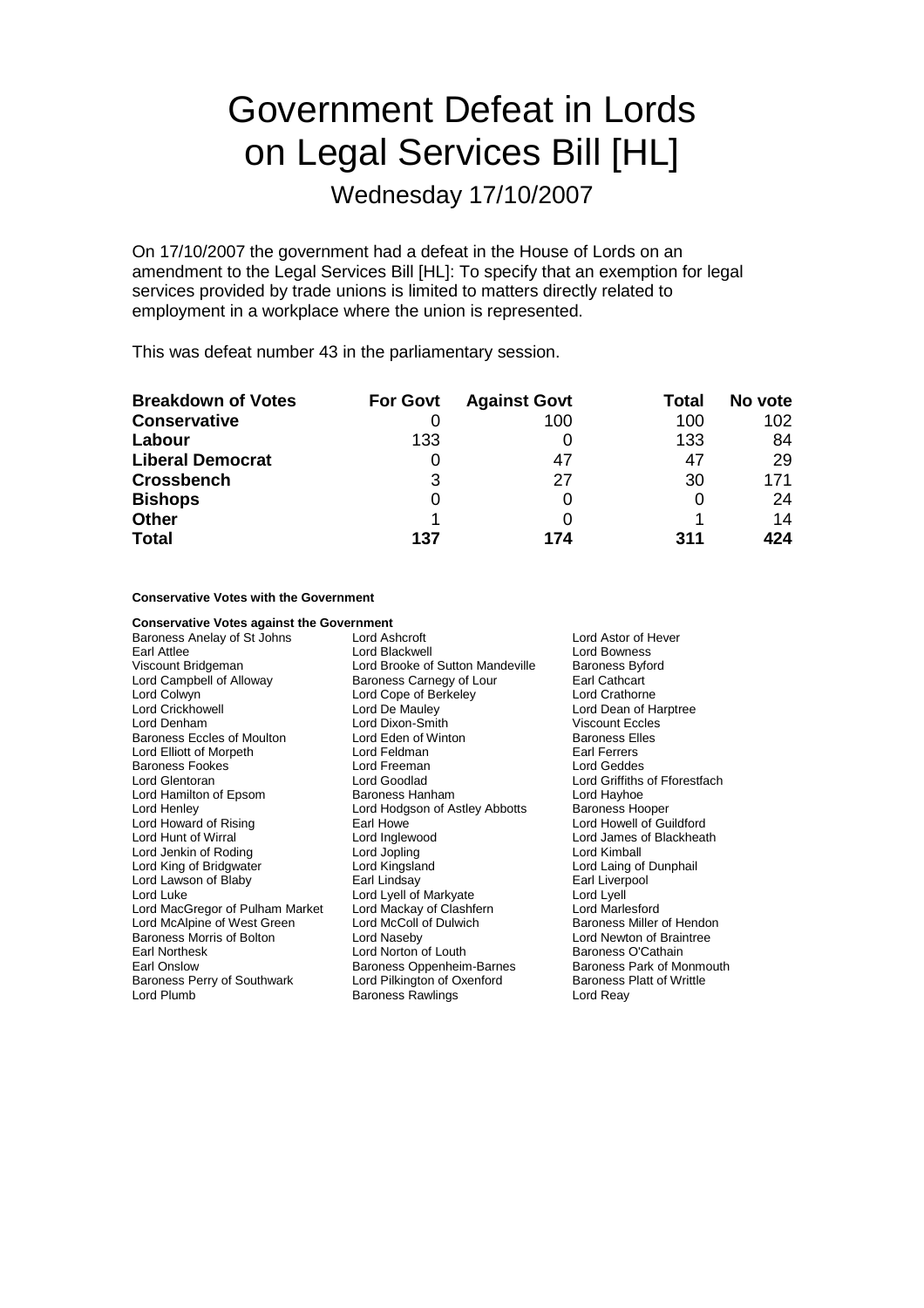Lord Rees<br>
Lord Sanderson of Bowden<br>
Lord Sanderson of Bowden<br>
Baroness Seccombe<br>
Lord Selkirk of Douglas Lord Sanderson of Bowden<br>Baroness Sharples Baroness Shephard of Northwold Lord Skelmersdale Lord Steven Lord Soulsby of Lord Steven Lord Taylor of Holbeach Lord Stewartby **Lord Taylor of Holbeach** Lord Trefgarne<br>
Lord Trimble **Lord Trefgarne**<br>
Unit Ullswater Corporation Baroness Verma Lord Trimble 1990 (Viscount Ullswater 1990) Number 2012 (Baroness Verman Viscount Ullswater 1990) 2014 (Baroness Verman Viscount Ullswater 1990) 2014 (Baroness Verman Viscount Ullswater 1990) 2014 (Discount 1990) 2014 (Dis Baroness Wilcox

Lord Wade of Chorlton

Lord Shaw of Northstead<br>
Lord Skelmersdale **Lord Souls** Lord Swaffham Prior

## **Labour Votes with the Government**

Lord Anderson of Swansea Baroness Andrews Lord Archer of Sandwell Baroness Ashton of Upholland Lord Bach Lord Baroness Ashton of Upholland Lord Bach Lord Barnett<br>
Lord Bassam of Brighton Lord Bernstein of Craigweil Baroness Billingham Lord Bassam of Brighton Lord Bernstein of Craigweil<br>
Lord Bilston Lord Barrie Lord Bradley Lord Brennan Lord Brooke of Alverthorpe Lord Brookman Lord Burlison Lord Campbell-Savours Lord Christopher Lord Clarke of Hampstead Lord Clinton-Davis Lord Darzi of Denham **Baroness David** Baroness David Lord Davidson of Glen Clova<br>
Lord Davies of Oldham Lord Davies of Coity **Baroness Dean of Thornton-I** Lord Davies of Oldham Lord Davies of Coity Baroness Dean of Thornton-le-Fylde Lord Dubs<br>
Lord Evans of Parkside **Lord Eatwell** Exercisy Farrington of Ribbleton Lord Eaulkner of Worcester Lord Evans of Parkside **Baroness Farrington of Ribbleton** Lord Faulkner c<br>Lord Filkin Lord Foulkes of Cumnock Baroness Gale Baroness Gibson of Market Rasen Lord Grocott **Lord Harris of Haringey Lord Hart of Chilton**<br>
Lord Hart of Chilton<br>
Lord Haworth **Communist Communist Communist Communist Communist Communist Communist Communist Communist Communist** Baroness Hilton of Eggardon Baroness Hollis of Heigham Baroness Hollis of Heigham Baroness Hollis of Howarth D Baroness Howells of St Davids Lord Howie of Troon<br>
Lord Hughes of Woodside Lord Hunt of Chesterton Lord Hunt of Kings Heath Lord Hughes of Woodside Lord Hunt of Chesterton Chesterton Lord Hunt of Chesterton Lord Jones Lord Jones Lord Jones Baroness Jones of Whitchurch Lord Lea of Crondall **Lord Leitch** Lord Leitch Lord Lord Lipsey<br>
Lord Lofthouse of Pontefract Lord Macaulay of Bragar Lord Macdo Lord Lofthouse of Pontefract Lord Macaulay of Bragar Lord Macdonald of Tradeston Baroness Mallalieu **Baroness Massey of Darwen** Lord Maxton<br>Baroness McDonagh Baroness McIntosh of Hudnall Lord McIntosh of Haringey Lord McKenzie of Luton **Lord Moonie** Cord Moonie **Baroness Morgan of Huyton**<br>Baroness Morgan of Drefelin **Lord Morris of Manchester** Lord O'Neill of Clackmannan Baroness Morgan of Drefelin Lord Morris of Manchester Cornel Lord O'Neill of Clackn<br>Lord Patel of Blackburn Lord Pendry Cornel Cornel Baroness Pitkeathlev Lord Patel of Blackburn Lord Pendry Cord Pendry Baroness Pitke<br>
Lord Plant of Highfield Lord Ponsonby of Shulbrede Baroness Quin Lord Plant of Highfield Lord Ponsonby of Shulbrede Baroness Quin<br>
Lord Radice Baroness Ramsay of Cartvale Baroness Rendell of Babergh Lord Radice The Baroness Ramsay of Cartvale Baroness Rendell Baroness Rendell Saroness Rendell State Baroness Re<br>Rendell Cord Roberts Lord Robertson of Port Ellen Lord Rosser **Lord Rowlands Lord Rowlands Baroness Royall of Blaisdon** Lord Sawyer **Baroness Scotland of Asthal** Lord Sewel<br>
Lord Sheldon **Baroness Scount Simon** Christeness Scotland of Asthal Baroness S Lord Sheldon Viscount Simon Baroness Smith of Gilmorehill Baroness Symons of Vernham Dean Baroness Taylor of Bolton Lord Taylor of B<br>Baroness Thornton Lord Tomlinson Lord Tomlinson Lord Triesman Baroness Thornton<br>Lord Truscott Lord Truscott **Lord Truscott** Lord Tunnicliffe **Cammen Baroness Turner of Camden**<br>Baroness Vadera **Baroness Truscott Control Control Control** Lord Warner Lord Wedderburn of Charlton Lord West of Spithead Baroness Wilkins Lord Whitty Baroness Wilkins Lord Williams of Elvel Lord Young of Norwood Green

Lord Acton Baroness Adams of Craigielea Lord Adonis Lord Corbett of Castle Vale Lord Foulkes of Cumnock<br>
Baroness Gould of Potternewton

Lord Graham of Edmonton Lord Haworth **Example 2018**<br>
Baroness Hollis of Heigham **Baroness Hollis Algebra** Lord Howarth of Newport Lord Janner of Braunstone **Lord Jones**<br>
Lord King of West Bromwich **Lord Kirkhill** Baroness McIntosh of Hudnall Lord Robertson of Port Ellen<br>Lord Rowlands Lord Stone of Blackheath Lord Strabolgi<br>
Baroness Taylor of Bolton Lord Taylor of Blackburn

Baroness Amos Lord Boyd of Duncansby Lord Drayson Lord Warner<br>
Lord West of Spithead<br>
Baroness Whitaker<br>
Baroness Whitaker

**Labour Votes against the Government**